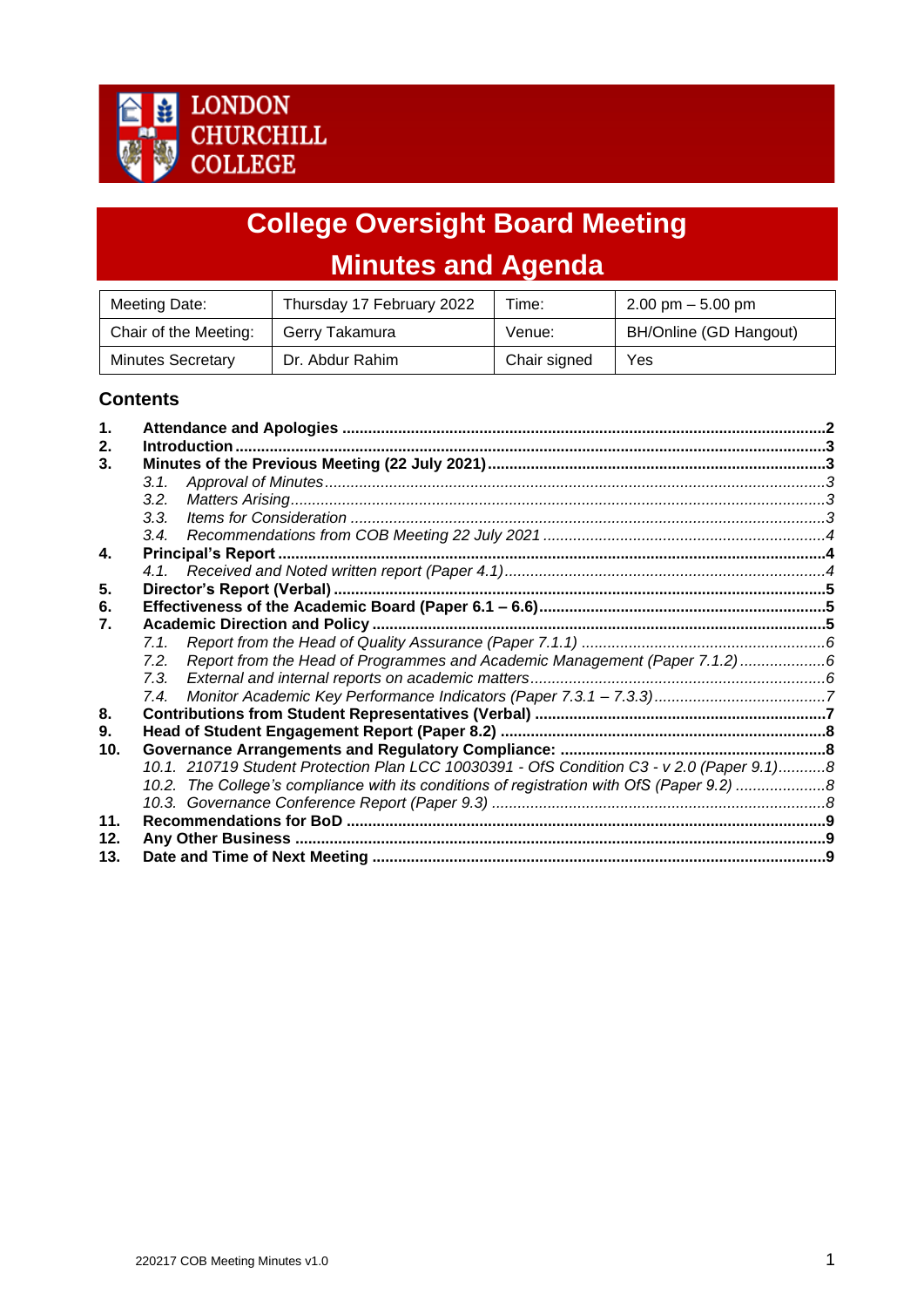

# **1. Attendance and Apologies**

<span id="page-1-0"></span>

| <b>Membership</b>              | Role title                                                                      |
|--------------------------------|---------------------------------------------------------------------------------|
| Gerry Takamura (GT)            | Non-Executive Member (Chair)                                                    |
| Graham Morrell (GM)            | Non-Executive Member (Vice Chair)                                               |
| Professor Stephen Hyde (SH)    | Non-Executive Member                                                            |
| Professor Frank Haddleton (FH) | Non-Executive Member                                                            |
| June Dennis (JD)               | Non-Executive Member                                                            |
| Tahmina Chowdhury (TC)         | <b>Student Representative</b>                                                   |
| In Attendance                  | <b>LCC Executives</b>                                                           |
| Dr. Nick Papé (NP)             | Principal                                                                       |
| MW Oli (MO)                    | Chair, Board of Directors                                                       |
| Dr. Abdur Rahim (AR)           | Registrar                                                                       |
| Rahaman Hasan (RH)             | Head of Programmes and Academic Monitoring / Interim Head of Student Engagement |
| Mazharul Islam (MI)            | Head of Data and Information Technology                                         |
| Maksim Alam (MA)               | Senior Quality Assurance Officer                                                |
| <b>Apologies</b>               |                                                                                 |
| Nazim Uddin (NU)               | <b>Company Secretary</b>                                                        |
| Neil Pearce (NPe)              | Non-Executive Member                                                            |
| Ukane Kennedy (UK)             | <b>Student Representative</b>                                                   |
| Maria Stevens (MS)             | <b>HR Officer</b>                                                               |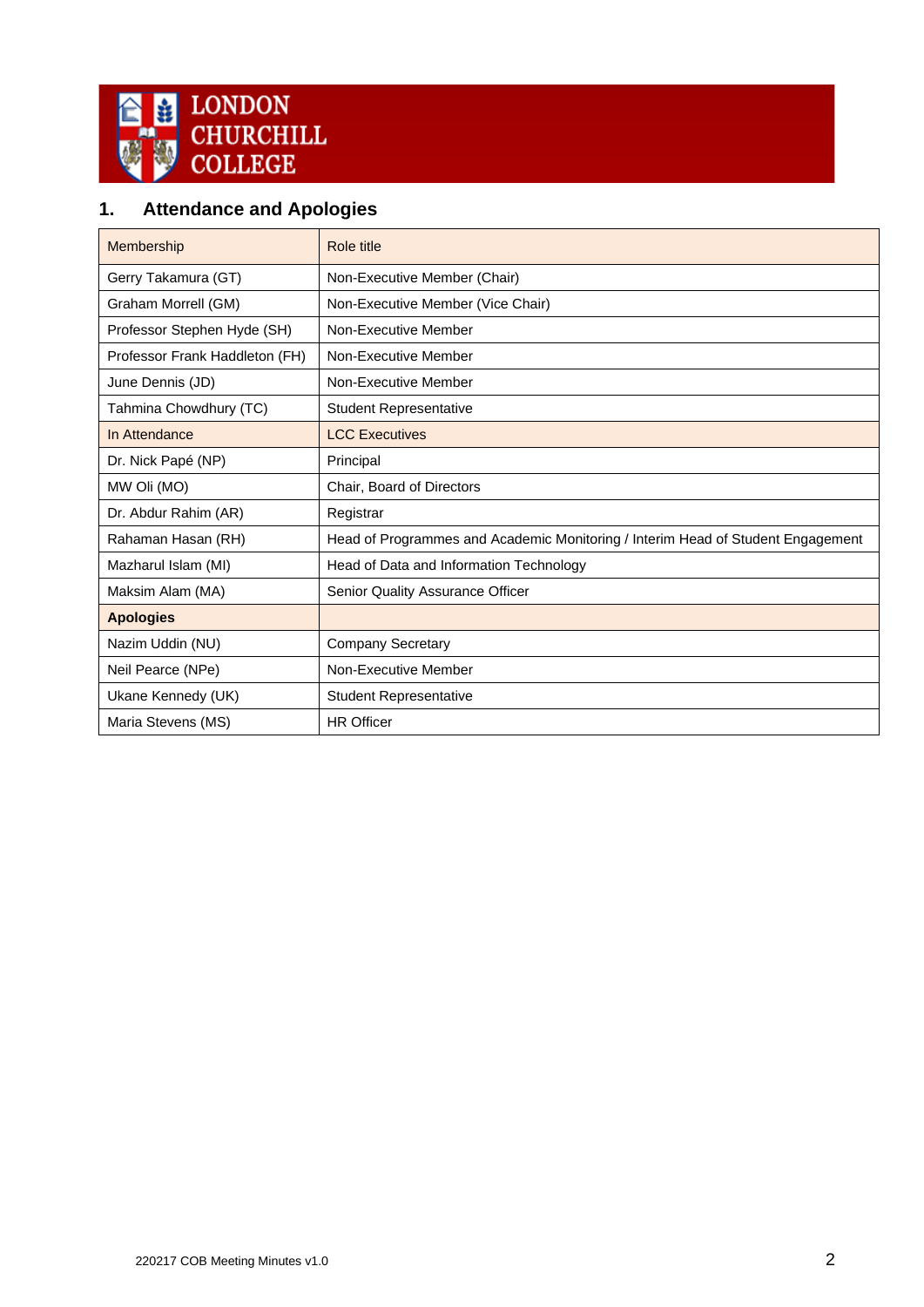

#### **2. Introduction**

- 2.1. The Chair welcomed members present to the meeting and particularly welcomed the student representative;
- 2.2. GT informed the Board the meeting will be recorded via audio device, for the purpose of record keeping;
- 2.3. In response to declaration of interest in any Agenda item, the members made no new declaration.

# <span id="page-2-1"></span><span id="page-2-0"></span>**3. Minutes of the Previous Meeting (22 July 2021)**

#### **3.1. Approval of Minutes**

- 3.1.1. The Minutes of 22 July 2021 were approved unanimously as an accurate record of the meeting;
- 3.1.2. The NEMs requested Secretary to email COB Minutes of 20 May 2021 for approval at the next meeting.

#### <span id="page-2-2"></span>**3.2. Matters Arising**

3.2.1. On enquiry from the Chair, NP advised that BoD response to COB recommendation (item 1.2.) reducing the period of the IT Strategy from 5 years to 3 years, was not agreed as we are unable to expand budgets on resources. Therefore, the 5 years term of the IT Strategy will remain unchanged.

#### <span id="page-2-3"></span>**3.3. Items for Consideration**

- 3.3.1. At the request of the Chair, NP informed the Board that the College has received OfS registration on 07 February 2022. We have started the process to rebuild resources and capabilities to deliver HND in Business Entrepreneurship, initially with a cohort commencing in April 2022 and in May 2022. The NEMs congratulated the College on receiving OfS registration. GT asked about the three conditions under which registration has been granted. NP replied that the College has considered all judgements and has developed an action plan for the three 'Non-Met' judgements producing registration conditions, with identified outcomes, which have been implemented, monitored and embedded. This action plan will then be monitored by the College on a regular basis to ensure embeddedness;
- Potential Academic Partnerships SH asked for further detailed on potential academic partnerships for the College. NP replied by stating that the College is currently in discussion with various HE Institutes. We are now at an advanced stage of negotiations with St Mary's University, Twickenham for an academic partnership to deliver 4-year programme in BA (Hons) Business Management. GM asked whether this partnership BA programme will replace the current HND programme at the College. NP replied that both programmes will be run simultaneously, but the College's main focus will be on HND programmes for the future sustainability of the College;
- The Chair asked about the College's plans for recruitment, to which NP responded that up to totally 250 students for April and May 2022 intakes for HND in Business Entrepreneurship were planned for the academic year 2021-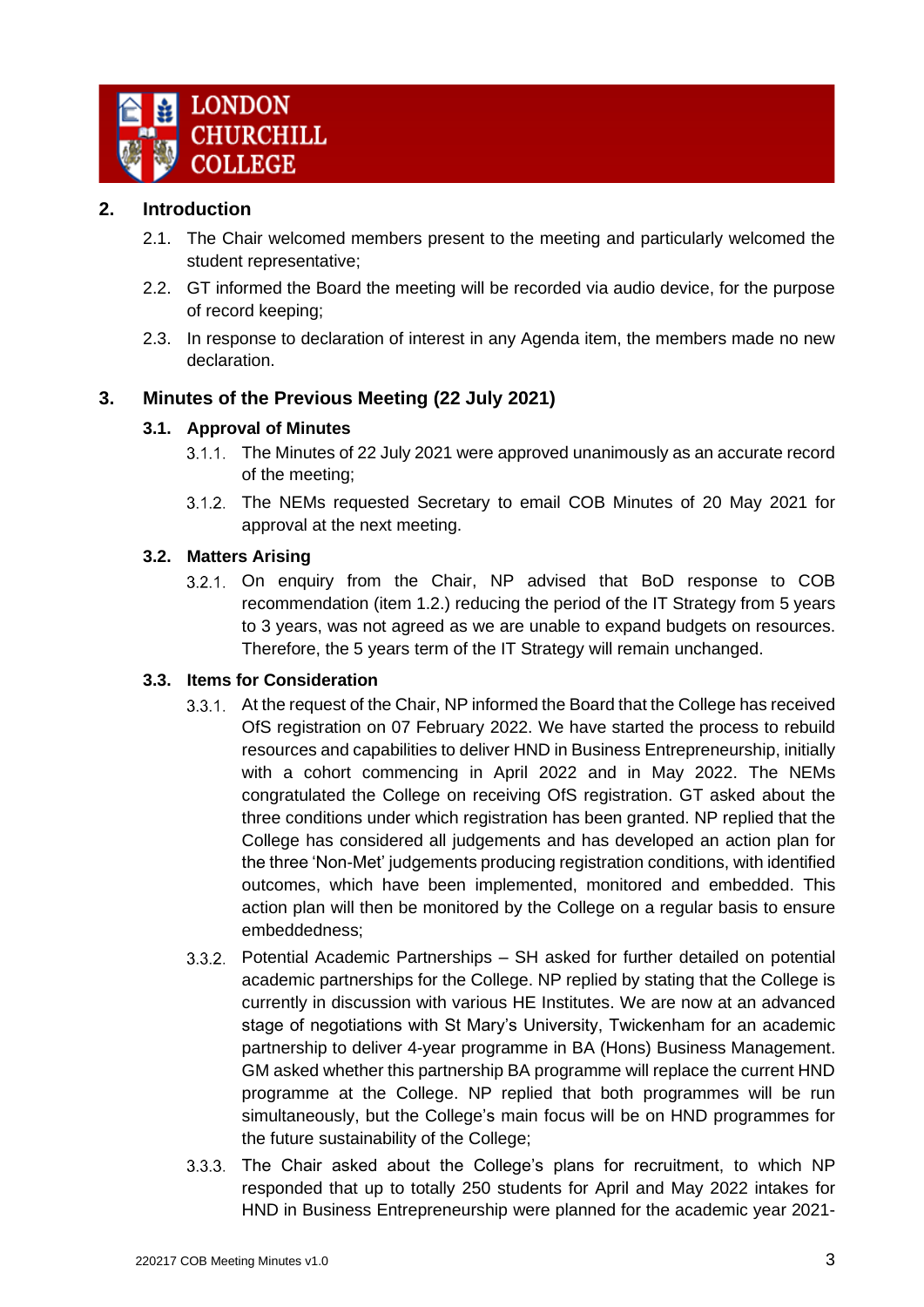

2022. Recruitment for HND Hospitality Management will commence in September 2022 and to HND in Health & Social Care in 2023.

|  | 3.4. Recommendations from COB Meeting 22 July 2021 |  |  |  |
|--|----------------------------------------------------|--|--|--|
|  |                                                    |  |  |  |

<span id="page-3-0"></span>

| <b>No</b> | Agenda | <b>Recommendation</b>                                                                                                                                                                     | Date<br><b>Initiated</b> | <b>Status</b> |
|-----------|--------|-------------------------------------------------------------------------------------------------------------------------------------------------------------------------------------------|--------------------------|---------------|
| 3.1.      | 3.3.2  | The IT Strategy should include milestone on the Strategic<br>Statement for COB to comment. The Strategic Plan should<br>include milestones with the current plan and aligned with KPIs.   | 25 Nov<br>2021           | Completed     |
| 3.2.      | 3.3.4. | The Master Risk Register should be filtered for COB, i.e., only<br>Critical or Very High Risk "red colored" part of the Master<br>Risks Register should be considered for COB discussion. | $25$ Nov<br>2021         | Completed     |
| 3.3.      | 3.3.5. | The Master Risk Register should include Student<br>Representation and the impact on the College, to be<br>considered at the next review date.                                             | $25$ Nov<br>2021         | Completed     |
| 3.4.      | 6.6.   | COB request copy of self-assessment of effectiveness of<br>Academic Board.                                                                                                                | $25$ Nov<br>2021         | Completed     |
| 3.5.      | 6.7.   | COB require a meeting with AB NEMs to understand the<br>effectiveness of AB.                                                                                                              | 25 Nov<br>2021           | Completed     |
| 3.6.      | 6.8.   | COB Chair will nominate two COB NEMs to arrange a meeting<br>with AB NEMs.                                                                                                                | 25 Nov<br>2021           | Completed     |
| 3.7.      | 6.9.   | AB Chair to send invitation to COB NEMs to attend AB on 10<br>August 2021 for observation.                                                                                                | 25 Nov<br>2021           | Completed     |
| 3.8.      | 7.1.4. | QA report should include 2019/20 base year for key metrics<br>data.                                                                                                                       | 25 Nov<br>2021           | Completed     |

# <span id="page-3-2"></span><span id="page-3-1"></span>**4. Principal's Report**

#### **4.1. Received and Noted written report (Paper 4.1)**

- **Key points:** OfS Registration / Pandemic Impact / Potential Academic Partnerships / Response of Executive Group (REG) / HR and Staff/ Barclay Hall Campus / Barking Campus / LCC Website / Journal / Delegated Budgets / KPI Results (2018, 2019, 2020)/ Strategy / Staff Employment / Monitoring College Performance / Semester Comparisons;
- Board noted the Principal's report. The NEMs appreciated the detailed and useful content of the report;
- **Comments:** NP confirmed that the College monitors activities for mitigation of Covid-19 pandemic infections on a daily basis. GT asked what risk factor the College has implemented during the pandemic. NP replied that the Master Risk Register has been implemented throughout the College, which includes particular health risks caused by the pandemic;
- 4.1.4. NP confirmed that LCC is taking steps to provide additional income streams for the College during the period of no student recruitment, caused by OfS registration delays. We have established Omniscient (Omniscient.org.uk) as the trading name of our subsidiary LCC Investments Ltd., to trial and pilot sourcing of students for ourselves and other HE Institutes. We have independent staff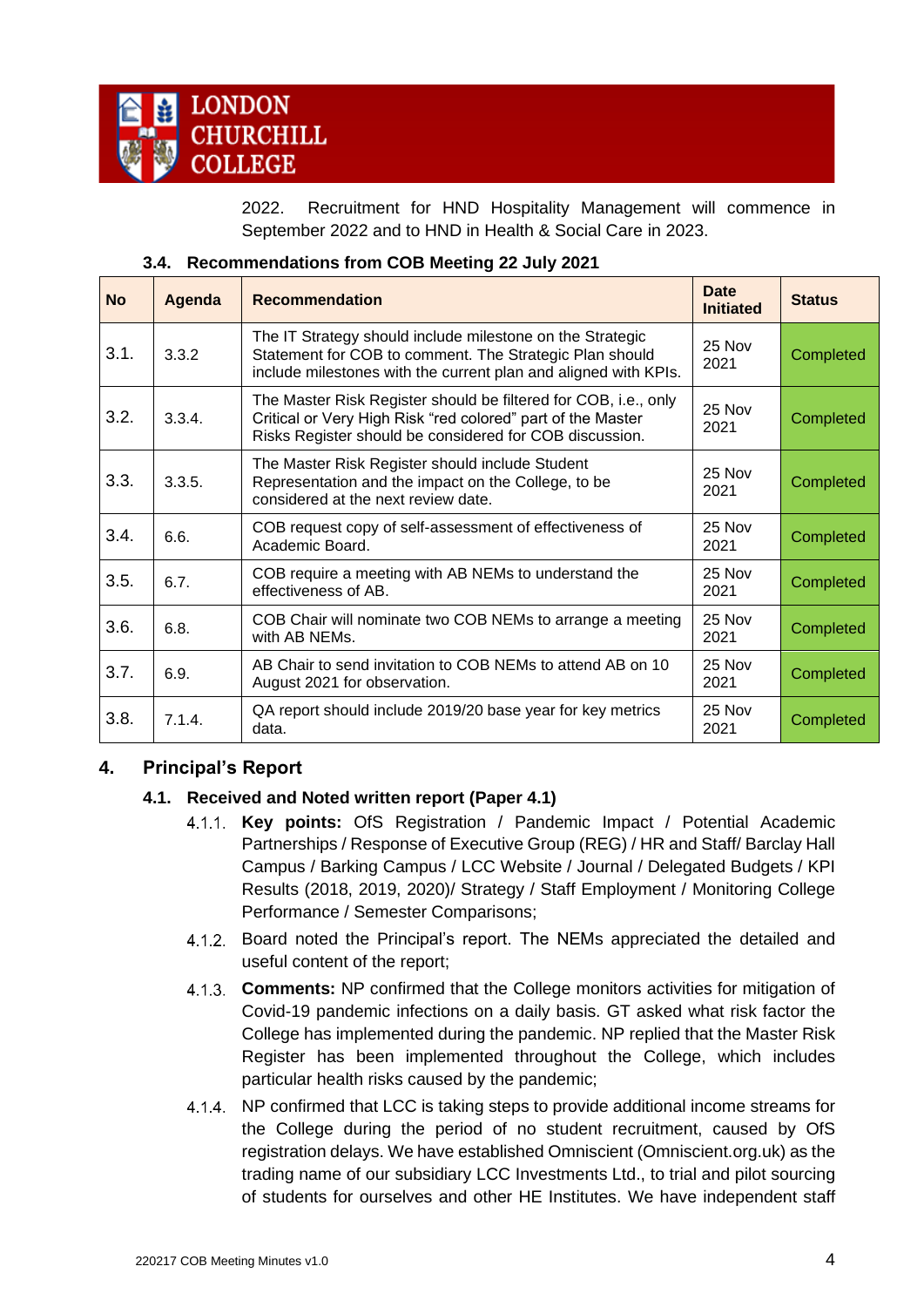

working in this division and the Omniscient Recruitment and Marketing Officer will report into PEG regularly;

4.1.5. GM asked about the DSL application. NP replied that the College have been successful in our application to Pearson for the delivery of HN in Business as Distance Learning. The College has decided to postpone the commencement of this course until 2023 at the earliest.

#### <span id="page-4-0"></span>**5. Director's Report (Verbal)**

- 5.1. MO highlighted the BoD response to the Recommendations from the COB meeting held on May 2021 and July 2021 (Paper 11.1);
- 5.2. MO echoed NP's comments in regards to 3 conditions under which OfS registration has been granted. The College developed an action plan with identified outcomes and implementations for further consultation with NEM's;
- 5.3. MO informed the Board that the College has started the advertising and interviewing / appointment stages for staff recruiting, we are particularly focusing on the academic department to ensure we have resources in place to meet demand;
- 5.4. GM asked about the College's current financial status. MO replied by stating that BoD has reviewed the College's financial forecast for the worst-case scenario and could confirm that the College has built-in resilience to cope with any financial pressure;
- 5.5. MO mentioned that the College policies and risks registers aligned within the College procedures. It has been noted that NP and NU are currently working on mapping the College documentations to align with Committee of University Chairs (CUC) Code of Practice. This will help the College in producing a range of publications, from guides and handbooks to policy documents and research reports;
- 5.6. MO mentioned the Directors are very happy for the COB to continue with its focus on academic governance.

#### <span id="page-4-1"></span>**6. Effectiveness of the Academic Board (Paper 6.1 – 6.6)**

The following documents have been received and noted:

- 6.1. 200611 David Bonner Effectiveness of Academic Board & Academic Governance Arrangements Directors;
- 6.2. 210930 Chair's Report Effectiveness Academic Board Final;
- 6.3. 211030 Academic Board ToR V11.01;
- 6.4. 210824 AB Meeting Minutes V1;
- 6.5. 210824 SQAO Compliance statement on programme modification Academic Board;
- 6.6. 210924 Chairs Action 210722 COB Minutes.
- 6.7. *Recommendations:* Membership requested the PEG reviews practice to include 'numerical' referencing on COB Meeting Minutes.

#### <span id="page-4-2"></span>**7. Academic Direction and Policy**

To receive, consider and respond to: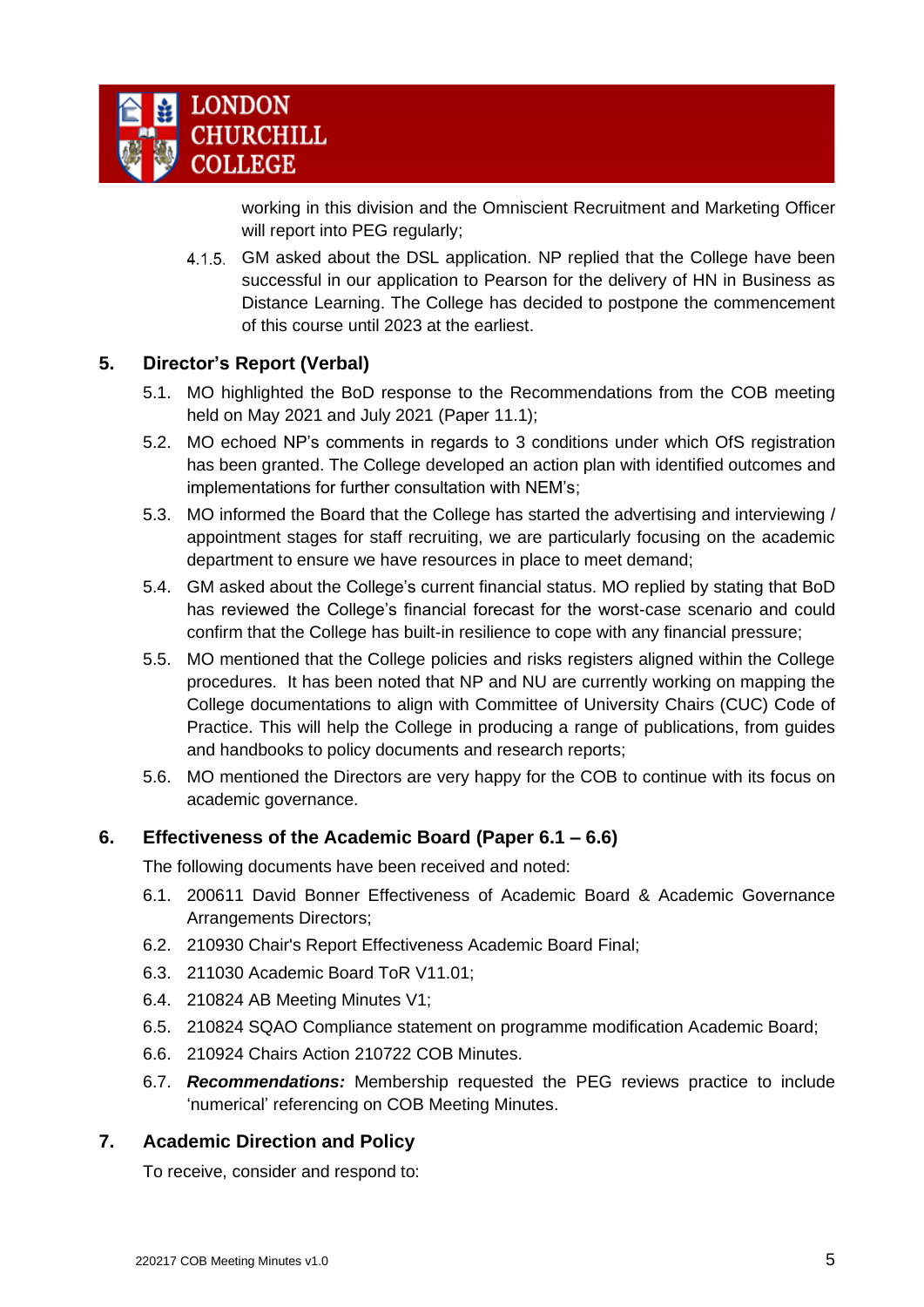

#### <span id="page-5-0"></span>**7.1. Report from the Head of Quality Assurance (Paper 7.1.1)**

- 7.1.1. Key points: Student Attendance Action Plan / Prevent Duty / Policies and Procedures Student facing policies / Action Quality Assurance and Administration process / LCC Performance Matrix / QA audit;
- **Comments:** MA informed Board that 9 policies have been reviewed and completed. FK asked the validity of policies and review. MA stated that College policies will be validated by Academic Board in April 2022;
- MA presented the student attendance and retention action plan. GT asked whether all actions have been implemented by the College. MA replied by stating some of the actions will be considered at the next student recruitment intake, which will be for cohorts in April and May 2022;
- 7.1.4. FH asked the current status of Prevent Duty. MA replied by stating that QA team collated all data that related to Prevent Duty. As a part of the submission the College provides a data spreadsheet and declaration from the Governing Body (BoD);
- **Recommendations:** Membership requested the PEG reviews the practice to include a coversheet summarising changes for each item of any updated documents.

# <span id="page-5-1"></span>**7.2. Report from the Head of Programmes and Academic Management (Paper 7.1.2)**

- **Key points:** Budget / JSTOR online / Learning Resources Budget & Planning / CPD Budget / HND in Business / Physical & Virtual Learning Environment / Audits, Visits & External Examiner / Assessment & Progression Board;
- RH informed Board that JSTOR online journal subscription is currently on postponed status and will be reactivated in time for student access in April 2022;
- GM enquired about the Pearson APMR outcome for the College. RH responded the APMR has been submitted online, but LCC is exempted from APMR cycle for not having new student recruitment;
- RH stated that Assessment and Progression Board (APB) protocols are  $7.2.4$ executed according to the agreed academic calendar dates, with minor adjustments agreed to facilitate administrative operation;
- 7.2.5. RH informed Board that a team is formed to discuss and plan delivering HND Business in DL mode.

#### **7.2.2. Report on Human Resources (Paper 7.1.3)**

- 7.2.2.1. **Key points:** CIPD / Peninsula / Staff holidays entitlement extension / furlough, Restrictive Covenant and Training terms and conditions;
- 7.2.2.2. **Comments:** GM asked about the current status of College resources. NP responded the College has commenced the advertising and interviewing / appointment stages for staff recruitment.
- 7.2.2.3. Membership noted the report.

#### <span id="page-5-2"></span>**7.3. External and internal reports on academic matters**

7.3.1. Noted no report was submitted under this item.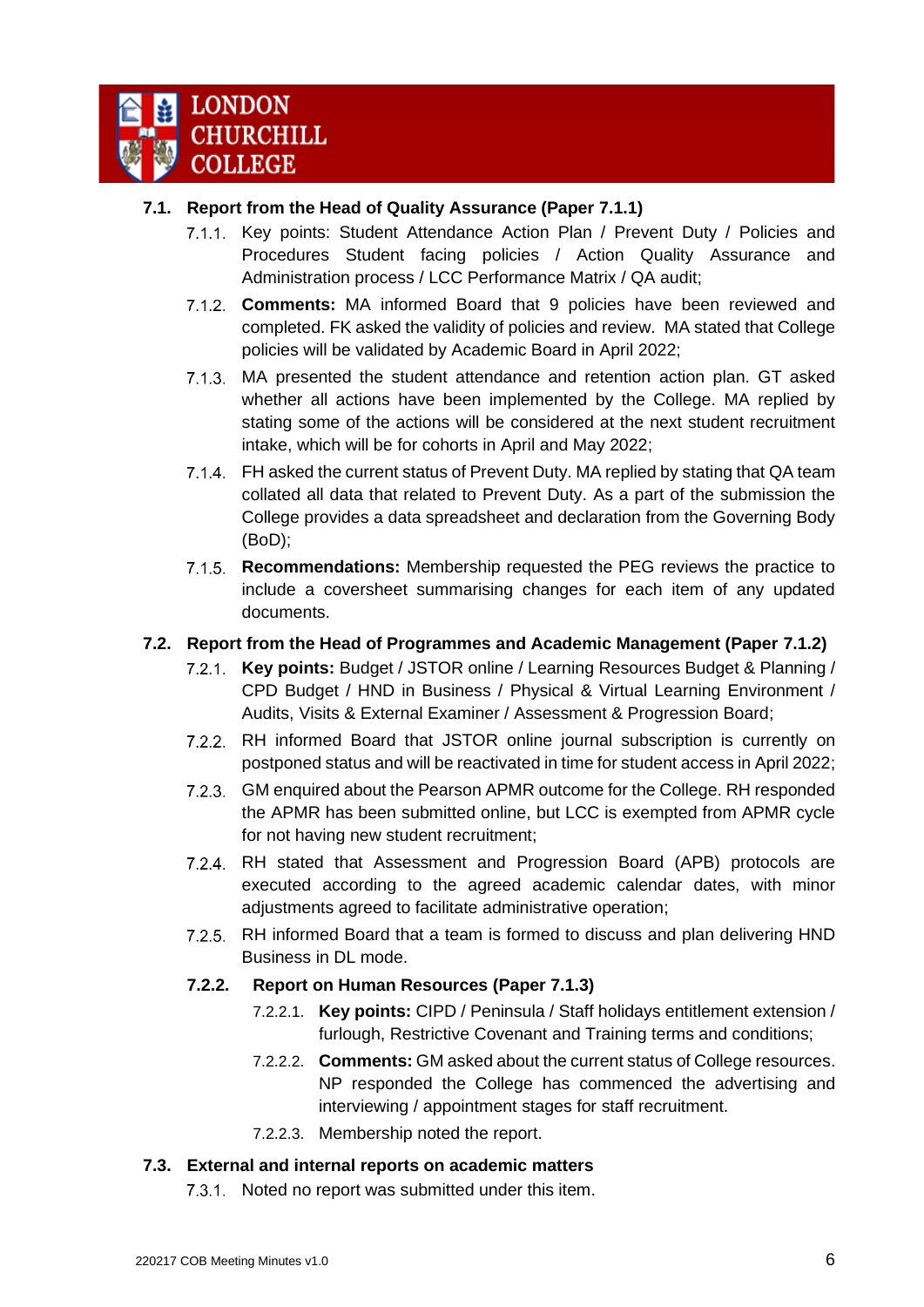

# <span id="page-6-0"></span>**7.4. Monitor Academic Key Performance Indicators (Paper 7.3.1 – 7.3.3)**

- 211216 HoDIT EoY Report 2021: GM asked how the student satisfaction rate since 2018 impacts on the College. MA responded that satisfaction progress is an indicator of the successful operation accomplished by the College. The overall student success rate reflects the implementation of the College's Strategic Framework and individual strategies. These positive results have been achieved throughout the difficulties of the Covid-19 pandemic. The 2021 result is an indication that operational and governance groups and committees are exceeding expectations. The College believes that policies and strategies are implemented and continue to make positive improvements;
- 7.4.2. 211030 Award Process v1.1: received and noted;
- 7.4.3. KPIs Results: The Board congratulated the College on the positive KPI results;
- 7.4.4. IT Strategy: GM suggested the IT Strategy and accompanying recommendation could be rephrased as there may be confusion about what exactly was meant;
- **Recommendations**: COB to rephrase 5-year IT Strategy and recommendation  $7.4.5$ for further clarification and submit to BoD as a recommendation.

#### <span id="page-6-1"></span>**8. Contributions from Student Representatives (Verbal)**

- 8.1. In introduction, GT stated that the participation of Student Representatives in meetings (including COB) allows the student voice to contribute formally to the enhancement of the student experience. Student Representatives are a vital channel of communication between the College and students;
- 8.2. TC reported that students are positive with online materials provided by the teachers. However, one of the biggest challenges of online learning is the struggle with focusing on the screen for long periods of time. There is also a greater chance for students to be easily distracted by social media or other sites. Therefore, it is imperative for the teachers to keep their online classes crisp, engaging, and interactive to help students stay focused on the class. TC mentioned that as the College move out of this pandemic phase and into a more considered approach for the academic year 2021-22 as they will have had to make many decisions about how teaching will be delivered. A key decision will be around the balance of online versus in-person teaching in the autumn term. The College may have decided to continue to deliver all of its teaching online, to deliver teaching entirely in-person (with social distancing in place), or to go forward with a blended approach which combines elements of both. NP elaborated that the College is currently pursing blended learning for HND in Business Entrepreneurship for the academic year 2021-22;
- 8.3. UK was absent from the meeting. He has communicated via email his comments to the Board: *"London Churchill College (LCC) is an institution of class, equipped with the state-of-the-art facilities to support students in their academic studies. The tutors of LCC are well-trained and qualified in all educational ramification. The tutors have all it takes to support a student towards achieving an excellent standard of academic qualification. LCC has been of a great advantage and opportunity to further my education which has made a great impact to my social and intellectual standard, and I am very delighted with this because they made it possible. Education is very important in once life and this privilege cannot be possible without London Churchill*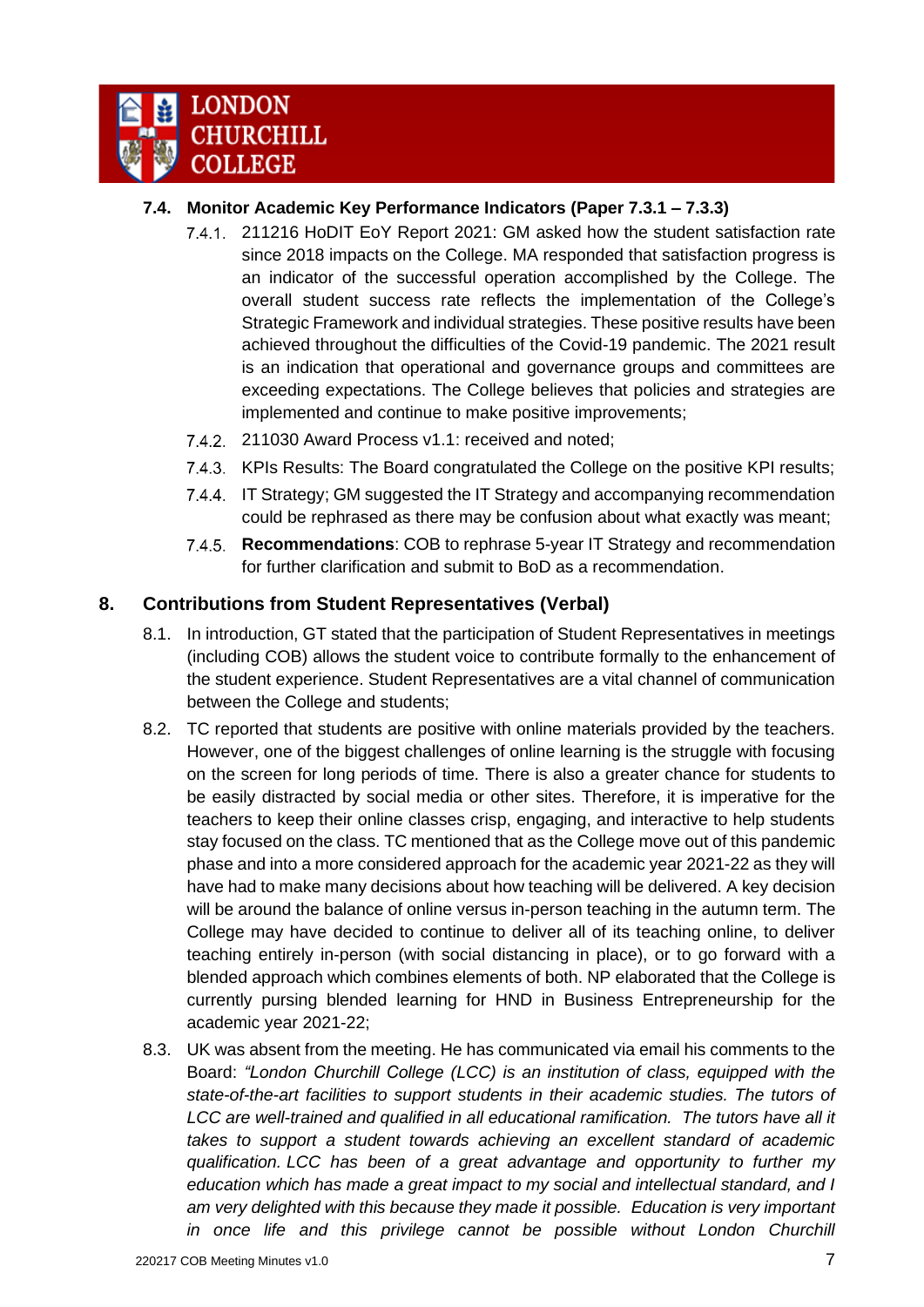

*College. Their objectives and goals to impact a good standard of education into people's life cannot be over-emphasised. LCC well-trained tutorial staff enhance this quality in all humans who intend to improve their academic standard. Finally, LCC is committed to equality and diversity, promotes dignity and respect policy across board in the College. The diverse nature of students and staff in the College encourages a friendly environment to study. I am humble to be associated with the College";*

8.4. GT thanked TC and UK for their positive comments and further confirmed any recommendation or improvements will be positively considered by the College.

# <span id="page-7-0"></span>**9. Head of Student Engagement Report (Paper 8.2)**

- 9.1. **Key points:** Open day & Admissions Recruitment / Budgets (SE) / CPD Planning / Student Engagement Activities and Events;
- 9.2. RH informed the Board the College open day for admissions and recruitment is scheduled for 28 February and 5 March 2022. The College will have two recruitment cohorts in April and May;
- 9.3. RH stated the College agreed to postpone the Graduation Ceremony for December 2021. This is due to pandemic circumstances (spread of virus) preventing a social event with such a large number of students. It was agreed by PEG to reschedule the Graduation Ceremony for mid-summer 2022;
- 9.4. Membership noted the HoSE report.

#### <span id="page-7-2"></span><span id="page-7-1"></span>**10. Governance Arrangements and Regulatory Compliance:**

- **10.1. 210719 Student Protection Plan LCC 10030391 - OfS Condition C3 - v 2.0 (Paper 9.1)**
	- 10.1.1. NP confirmed that College SSP has paramount importance particularly since the OfS registration. The SSP is uploaded on the College website. JD queried the lack of information relating to comparison with other Alternative Providers. NP responded that the College would provide names of other APs if required.
- <span id="page-7-3"></span>**10.2. The College's compliance with its conditions of registration with OfS (Paper 9.2)** 10.2.1. This will be discussed in the next COB meeting.

#### <span id="page-7-4"></span>**10.3. Governance Conference Report (Paper 9.3)**

- 10.3.1. The membership noted and thanked the Principal for the comprehensive Governance Conference Report.
- 10.3.2. NP informed Board the Governance Conference Report will be published on the College website.
- <span id="page-7-5"></span>*Recommendations:* Publish the Governance Conference Report on website after action points has been completed.